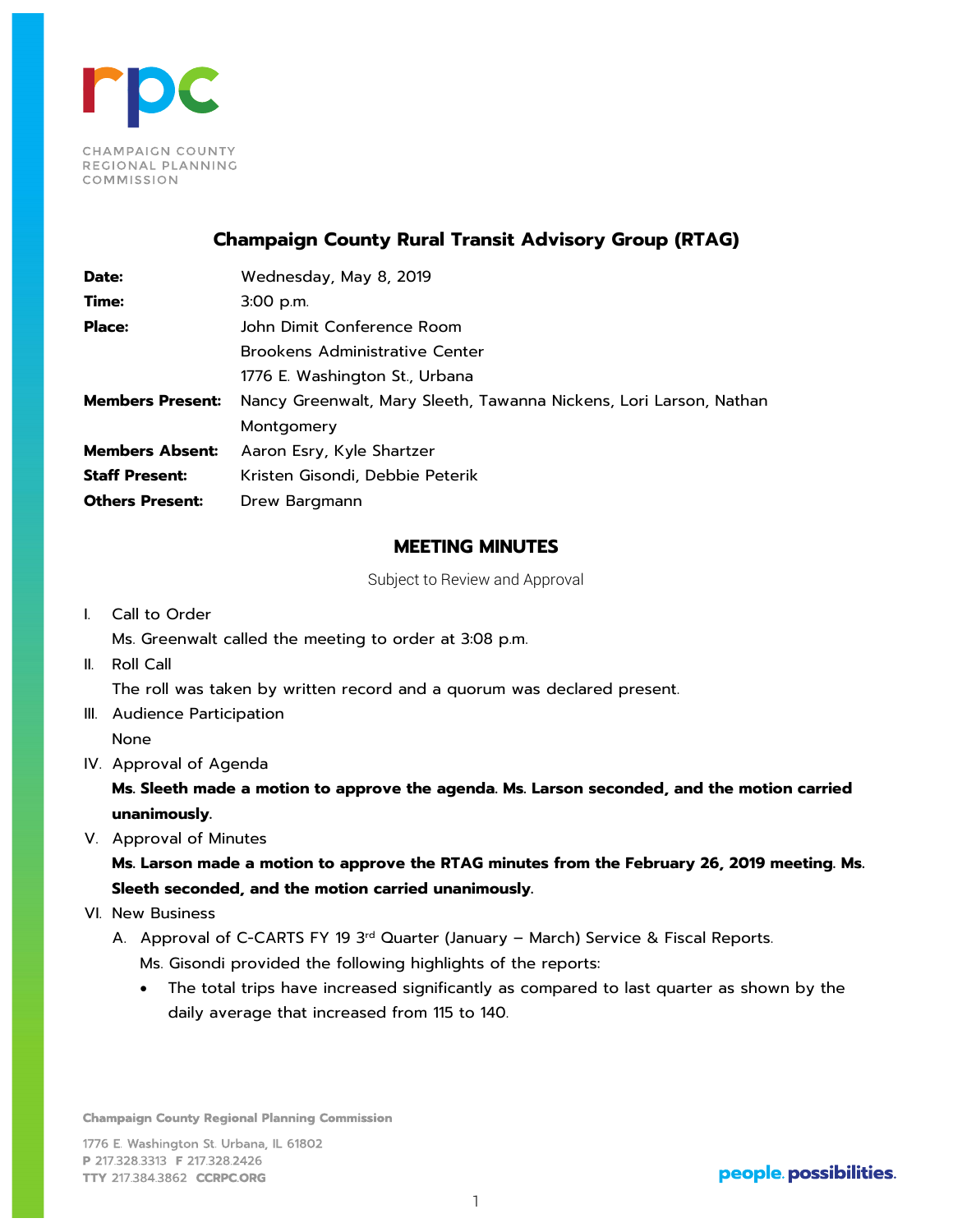

- Employment is increasing as the main trip type, due to the Rantoul fixed route.
- Lift Use percentage has increased.
- Senior trip percentage remained the same.
- Denials are at 367 (11% of the requested trips) because the time was not available. In the month of January, 20 denials came from one passenger. Ms. Larson inquired if the percentage is normal. Ms. Gisondi commented that the percentage is a little higher than usual, but sometimes the requests coming from one person could be affecting the percentage increase. Ms. Greenwalt inquired if the passengers are coached on the scheduling process. Mr. Bargmann commented that yes, the passengers are explained the process.
- Miles and hours decreased thereby increasing trips/mile and trips/hour.
- There was \$172,829 eligible expenses for the 3<sup>rd</sup> quarter. \$356,107 grant funds remain which is 48% remaining of the total grant funds for the final quarter.

## **Ms. Nickens made a motion to approve the C-CARTS FY19 3rd Quarter (January – March) Service and Fiscal Reports. Ms. Sleeth seconded, and the motion carried unanimously.**

B. Update on FY 2020 DOAP and 5311 Grant Applications

Ms. Gisondi provided the following comments:

- DOAP (Down State Operating Assistance Program) is state funding and Section 5311 is federal funding. Applications were submitted in March. Ms. Gisondi presented the budget numbers.
- Compliance Review there were no findings.
- There are budget variances from FY2019 to FY 2020 which must be pointed out:
	- o Dispatcher Salaries and Wages will increase (33%)
	- o Fringe Benefits will increase (12%)
	- o Advertising/Promotion Media will increase (29%)
- C. Update on Rantoul Service & Outreach Efforts
	- In March of 2018, ridership was 802. March 2019 was 1,251.
	- Google Transit is now live for the Rantoul fixed-route. Ms. Gisondi and Mr. Bargmann demonstrated the process of using Google Transit for C-CARTS.
	- Ms. Gisondi discussed the marketing outreach:
		- o Brochures and flyers have been printed and locations have been identified for placement of the literature. Materials are also in Spanish.

**Champaign County Regional Planning Commission**